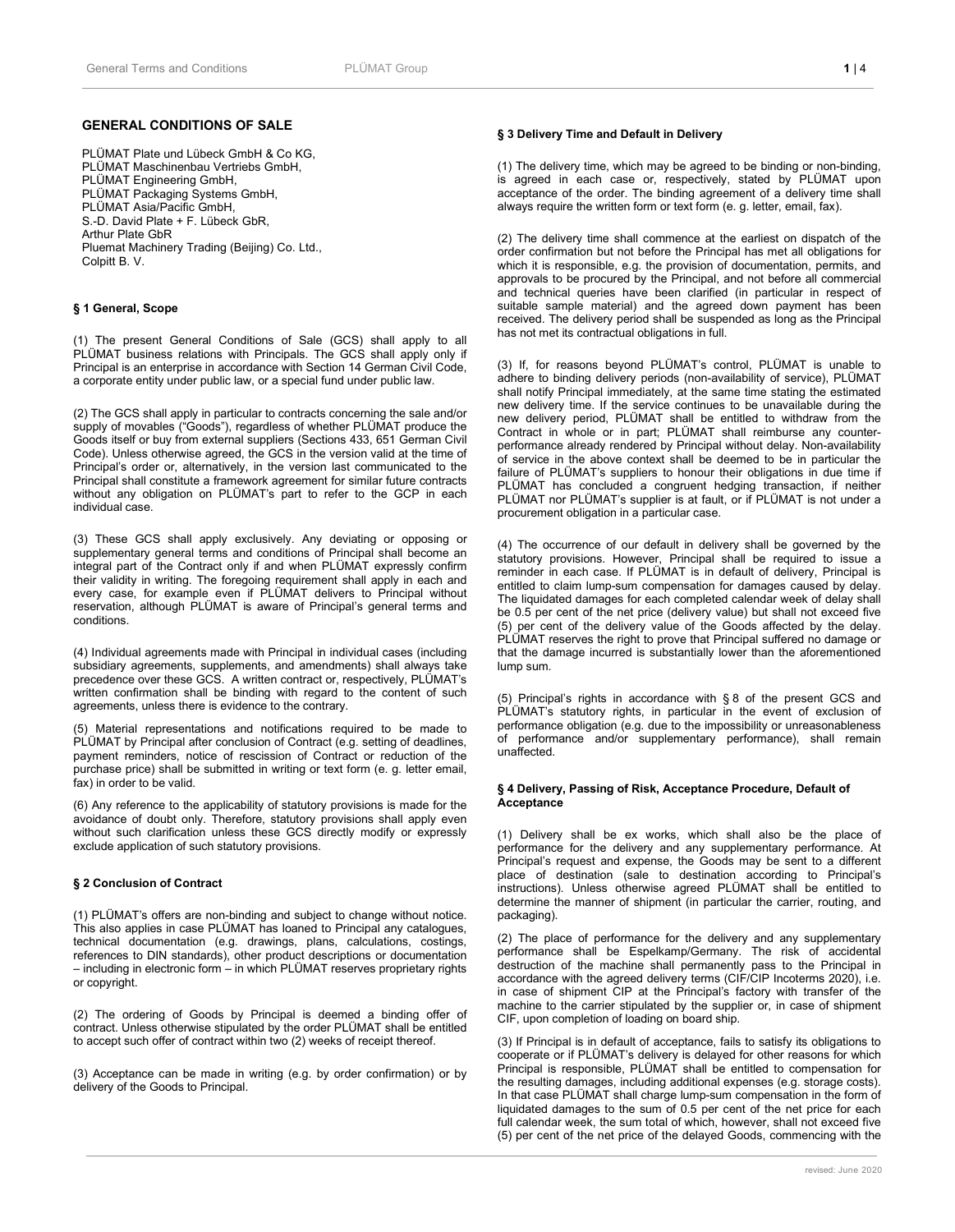delivery period – or, in the absence of an agreed delivery period – commencing on notification that the Goods are ready for dispatch. This shall not affect PLÜMAT's right to prove higher damages and/or PLÜMAT's statutory rights (in particular reimbursement of additional expenses, reasonable compensation, termination of contract); however, the above lump sum shall be offset against any further monetary claims. Principal shall be at liberty to prove that PLÜMAT incurred no damage or damages that are substantially lower than the aforementioned lump sum.

(4) PLÜMAT shall be entitled to make part deliveries to the extent that they are reasonable for the Principal. A part delivery is deemed unreasonable if the Principal has no interest in it within the meaning of § 323 V 1 BGB (German Civil Code).

#### **§ 5 Prices and Terms of Payment**

(1) Unless otherwise agreed in individual cases, PLÜMAT's current prices at the time of conclusion of Contract shall apply; these are ex works and exclusive of freight, packaging, unloading, customs clearance, insurance, assembly and value added tax applicable on the day of delivery. These items shall be specified on the invoice. Any customs duties, charges, taxes, and other public levies shall be paid by Principal.

(2) Unless expressly otherwise agreed, installation work shall be charged on the basis of time spent and costs incurred, and invoiced according to PLÜMAT's charges for installation valid at the time. The agreed charges are net and exclusive of value added tax applicable at the time.

(3) All fees are calculated without deduction of any tax at source or other withholding taxes established by foreign tax authorities or other public authorities and/or are owed due to legal provisions (hereinafter referred to in total as Withholding Taxes). Provided the Principal is liable to pay withholding taxes the Principal shall nevertheless pay PLÜMAT the full agreed fee. PLÜMAT will provide appropriate support to Principal in any application for the reimbursement of withholding tax in which case the Principal shall indemnify PLÜMAT against any costs that may be incurred in this matter.

(4) The time worked and the work performed shall be acknowledged as received by the Principal upon presentation of the relevant documentation by the installation engineer. On completion of the installation work, the Principal shall issue confirmation of acceptance to the installation engineer on a pre-printed form. PLÜMAT's invoice for installation shall be issued on completion of the work; PLÜMAT is entitled to issue interim invoices for longer jobs. All invoice amounts are due and payable without deduction upon receipt of invoice. Payments may not be withheld because of, or setoff against, any counterclaims by the Principal if these counterclaims are disputed by PLÜMAT.

(5) Installation work and services and deliveries of spare parts and all payment obligations under orders placed by PLÜMAT Packaging Systems GmbH are payable upon receipt of invoice by the Principal. In the absence of any other express agreement, payments shall be made without deduction after invoicing for the account of PLÜMAT in accordance with the following:

- 40 % due with Purchase Order
- 50 % on completion of the factory acceptance/FAT at PLÜMAT's plant in accordance with the PLÜMAT FAT certificate before shipment from the PLÜMAT's plant
- 10 % after successful completion of acceptance at Principal's plant at the place of use (SAT/Site Acceptance Test) in accordance with the PLÜMAT SAT certificate, but no later than 30 days after the date of the bill of lading and/or of the FRC (Forwarder's Certificate of Receipt).

(6) Principal shall be deemed in default of payment upon expiration of the above-mentioned payment deadline. Interest at the statutory default rate of interest applicable at the time shall be payable on the purchase price. PLÜMAT reserves the right to claim additional damages for default. PLÜMAT's right to claim post-maturity interest against a business enterprise (Section 353 German Commercial Code) shall remain unaffected. PLÜMAT shall furthermore be entitled at its own discretion to temporarily suspend further deliveries or services until such time as all due payments have been made in full.

(7) Notwithstanding any stipulations by the Principal to the contrary, PLÜMAT is entitled to offset payments initially against the Principal's older debts, i.e. first against costs incurred, then against interest and finally against the principal amount. Principal shall be entitled to rights of setoff and retention only insofar as Principal's claim is undisputed and/or finally adjudicated. In the event of defective delivery, Principal's counterrights, in particular in accordance with  $\S 7$  (6) Sentence 2 of the present GCS, shall remain unaffected.

(8) If it becomes apparent after conclusion of Contract (e.g. as a result of an application for the commencement of insolvency proceedings) that PLÜMAT's entitlement to payment of the purchase price is at risk due to Principal's inability to perform, we shall be entitled – after setting a deadline if applicable – to withdraw from the Contract in accordance with the statutory provisions on the withholding of performance (Section 321 German Civil Code). If the Contract is for the production of non-fungible Goods (custom-made items), PLÜMAT shall be entitled to declare withdrawal immediately; this shall not affect the statutory provisions governing the dispensability of setting a deadline.

(9) PLÜMAT accepts bills of exchange and cheques only as conditional payment, reserve all rights in relation thereto and do not guarantee timely presentation. Payment shall be deemed to have been made only when PLÜMAT is in possession of the funds. In the case of payments by cheque, payment shall be deemed to have been made once the cheque is cashed and credited to PLÜMAT's account. PLÜMAT accepts telegraphic transfers (TT) as another non-cash form of payment.

(10) An agreement may be made between PLÜMAT and the Principal obliging the Principal to open a letter of credit at its own expense at a bank accepted by PLÜMAT. In this case it is agreed that the letter of credit shall be opened in accordance with ERA [Uniform Guidelines and Practice for Commercial Documentary Credits] (Version 1993, ICC Publication No. 600).

## **§ 6 Acceptance**

Every machine requires to be accepted by the Principal. Acceptance comprises the following steps: (i) Factory Acceptance Test (FAT) at the PLÜMAT's site, (ii) Site Acceptance Test (SAT) at the Principal's site. In all other respects the statutory provisions governing contracts for works and services shall apply unless the Contract or the present GCS provide otherwise; the provisions regarding contracts for works and services form the jurisdictional basis for the SAT acceptance.

## **§ 7 Retention of Title**

(1) PLÜMAT retains the right of ownership in the Goods sold until such time as all our current and future claims under the Purchase Contract and an ongoing business relationship (secured claims) are paid in full.

(2) All Contract Goods which are subject to retention of title shall be insured by the Principal at the Principal's expense, in particular against fire and theft. All claims against the relevant insurer in respect of the goods and materials which are subject to retention of title are hereby assigned to PLÜMAT. PLÜMAT hereby accepts this assignment.

(3) Any Goods subject to retention of title may neither be pledged to third parties nor assigned as security unless payment has been made in full. Principal shall notify PLÜMAT immediately in writing of any application for the opening of insolvency proceedings or insofar as third parties seize or attach (e.g. distraint) Goods that are our property.

(4) In the event of breach of contract by Principal, in particular failure to pay the due purchase price, PLÜMAT shall be entitled to withdraw from the Contract in accordance with the statutory provisions or/and to demand the return of the Goods on account of our retention of title. Any request for surrender of the Goods shall not be deemed to constitute a declaration of withdrawal from the Contract; on the contrary, PLÜMAT shall be entitled to demand only the surrender of the Goods whilst reserving the right to withdraw from the Contract in future. If Principal fails to pay the purchase price that is due, PLÜMAT shall be entitled to assert the above rights only if PLÜMAT has previously unsuccessfully set Principal a reasonable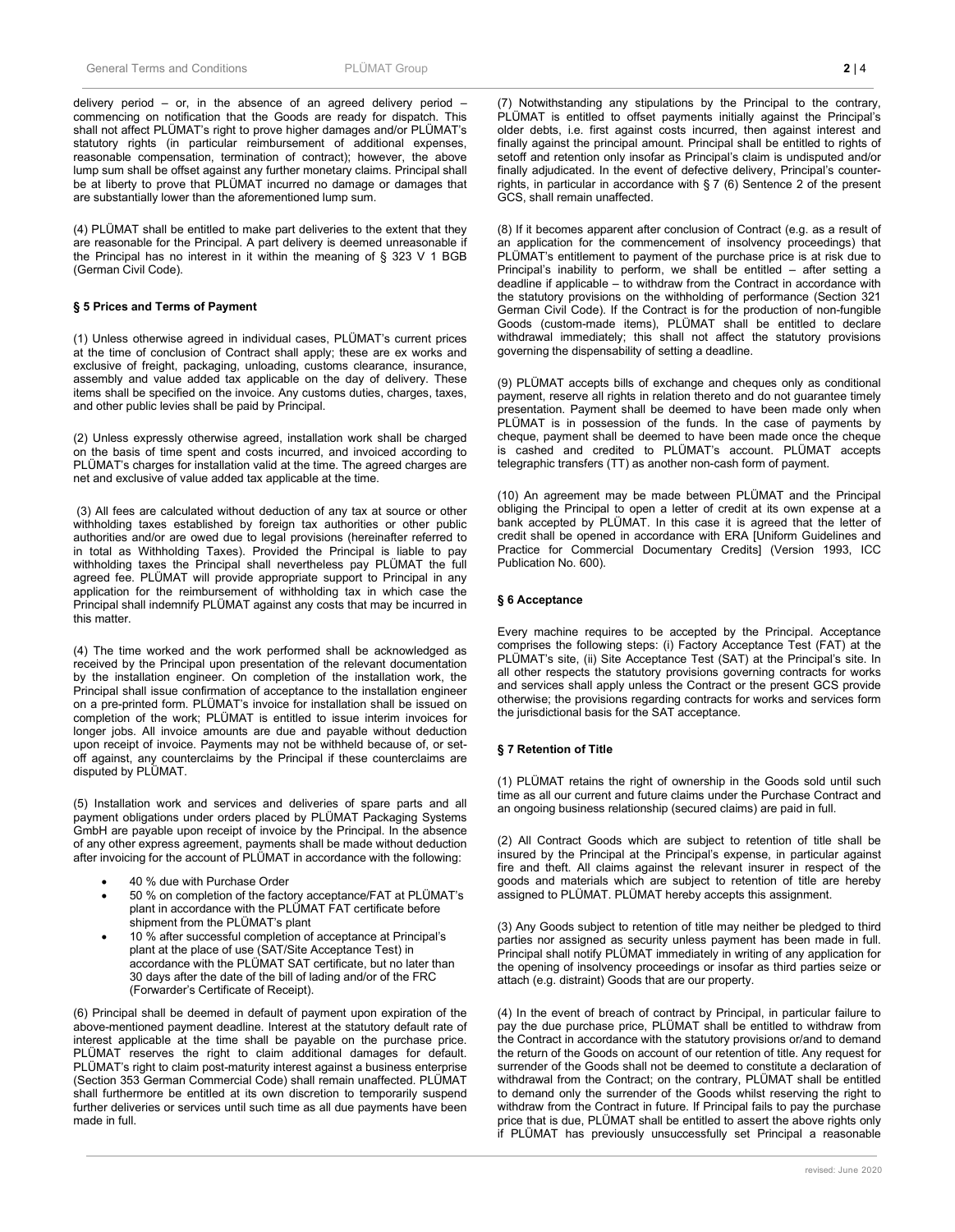## deadline for payment or if setting a period is not required under the statutory provisions.

(5) Until revocation in accordance with (c) below, Principal shall be entitled to resell and/or process the Goods in the ordinary course of business subject to retention of title. In this case the following provisions shall apply in addition:

(a) The retention of title shall extend to any products arising from the processing, mixing, or combination of PLÜMAT's Goods at their full value, in which case PLÜMAT shall be deemed to be the manufacturer. In the event that the third party's title continues to exist during the processing, mixing, or combination with third-party goods, PLÜMAT shall acquire joint ownership proportional to the invoice value of the processed, mixed, or combined goods. The provisions which apply to Goods delivered subject to retention of title shall also apply to any products generated as above.

(b) Principal already assigns to PLÜMAT in full or, respectively, in the amount of any co-ownership share in accordance with the above paragraph, any claims against third parties arising from resale of the Goods or the product as stipulated above. PLÜMAT herewith accept such assignment. Principal's obligations as set forth in Paragraph 2 shall also apply to the assigned claims.

(c) Besides PLÜMAT, Principal shall also be entitled to collect receivables. PLÜMAT undertakes to refrain from collecting the receivables as long as Principal meets its payment obligations to PLÜMAT, there is no inability to perform on Principal's part, and PLÜMAT does not exercise its right of retention by exercising a right pursuant to Paragraph 3. However, if this is the case PLÜMAT shall be entitled to demand that Principal discloses the assigned receivables and their debtors, provides all particulars required for collection, surrenders the relevant documents and notifies the debtors (third parties) of the assignment. In addition, PLÜMAT shall be entitled in this case to revoke Principal's authority to resell and process Goods which are subject to retention of title.

(d) In the event that the realizable value of the collateral exceeds our claims by more than ten (10) per cent, PLÜMAT shall at Principal's request release collateral at our discretion.

# **§ 8 Principal's Claims for Defects**

(1) Unless otherwise specified below, the statutory provisions shall apply to Principal's rights in respect of material defects and defects in title (including incorrect or short delivery, and improper assembly or inadequate installation instructions). The special statutory provisions governing the ultimate delivery of Goods to a consumer (right of recourse against supplier pursuant to Sections 478, 479 German Civil Code) shall remain unaffected.

(2) PLÜMAT's liability for defects is primarily based upon the agreement made in respect of the quality of the Goods. The agreement governing the quality of the Goods is deemed to entail all product descriptions that are the subject of the individual contract; it is irrelevant whether the product description is provided by Principal, by the manufacturer, or by PLÜMAT.

(3) Insofar as the quality has not been agreed, an assessment of whether or not a defect exists shall be made pursuant to the statutory provisions (Section 434 (1) Nos. 2 and 3 German Civil Code). However, PLÜMAT shall not be liable for any public announcements made by the manufacturer or any other third party (e.g. promotional statements).

(4) Principal's claim for defects shall require Principal to have met its statutory obligations regarding inspection and reporting of defects (Sections 377, 381 German Commercial Code). If a defect is found during the inspection or at a later date, PLÜMAT must be notified immediately in writing. Immediately is deemed to mean that the defect is reported within two (2) weeks, whereby the aforesaid period shall be deemed to have been complied with if the report is dispatched in due time. Without prejudice to this obligation to inspect and report defects, Principal shall notify any obvious defects (including incorrect or short delivery) in writing within two (2) weeks of the date of delivery, whereby the timely dispatch of such notice shall suffice to meet the deadline. If Principal fails to perform the proper inspection and/or reporting of defects, PLÜMAT shall not be liable for any defect that has not been reported.

(5) If the delivered Goods are defective, PLÜMAT shall initially be entitled to choose whether to remedy the defect (subsequent improvement) or deliver non-defective Goods (replacement delivery). PLÜMAT's right to refuse supplementary performance pursuant to the statutory requirements shall remain unaffected.

(6) PLÜMAT shall be entitled to make the performance owed by PLÜMAT to remedy the defect conditional upon Principal paying the due purchase price. However, Principal shall be entitled to withhold a reasonable part of the purchase price proportionate to the defect.

(7) Principal shall allow PLÜMAT the necessary time and opportunity to provide the subsequent performance owed; in particular Principal shall surrender the Goods subject to a complaint for the purpose of inspection. In the event of substitute delivery, Principal shall return the defective Goods to PLÜMAT pursuant to the statutory provisions. Subsequent performance shall entail neither dismantling of the defective Goods nor their reinstallation if PLÜMAT was not originally obliged to perform such installation.

(8) Any expenses required for the inspection and subsequent performance, in particular transport costs, road tolls, labour costs and costs of materials (but not dismantling and installation costs) shall be borne by PLÜMAT if an actual defect is present. Otherwise PLÜMAT shall be entitled to demand from Principal reimbursement of any costs incurred by PLÜMAT as a result of any unjustified demand for the remedy of defects (in particular inspection and transport costs) unless the absence of any defectiveness was not obvious to Principal.

(9) In urgent cases, e.g. risk to operational safety or in order to avert disproportionate damages Principal shall be entitled to remedy the fault itself and to claim from PLÜMAT reimbursement of any expense that is objectively required for this. PLÜMAT shall be advised without delay and, if possible, in advance of any such self-remedy. The right to self-remedy does not exist if PLÜMAT would be entitled to refuse subsequent performance under the statutory provisions.

(10) If subsequent performance fails or the reasonable deadline to be set by Principal has elapsed unsuccessfully or is not required under the statutory provisions Principal may either withdraw from the Contract or reduce the purchase price. However, the right of withdrawal shall not apply in case of insignificant defects.

(11) Even in the event of defects, Principal may claim for damages or, respectively, reimbursement of wasted expenditure only as specified in § 8; all such claims shall otherwise be excluded.

### **§ 9 Other Liability**

(1) Unless otherwise specified in the present GCS including the provisions below, PLÜMAT shall be liable in the event of a breach of our contractual or non-contractual obligations pursuant to the statutory provisions.

(2) PLÜMAT shall be liable for damages – for whatever legal reason – within the scope of fault-based liability in cases of intent and gross negligence. In the event of ordinary negligence PLÜMAT shall be liable pursuant to the statutory provisions (e.g. the due care and diligence which PLÜMAT exercise in its own affairs), subject to a more lenient liability criterion, only

(a) for damages resulting from injury to life, body, or health,

(b) for damages resulting from the not inconsiderable breach of a material contractual obligation (obligation whose proper fulfilment constitutes a sine qua non for execution of the Contract and compliance with which the other party regularly relies on and is entitled to expect); in this case, however, our liability shall be limited to compensation for the foreseeable damage that should typically be expected.

(3) The limitations of liability resulting from Paragraph 9.2 shall also apply in the event of breaches of duty by or, respectively, in favour of persons whose culpability PLÜMAT are responsible for under the statutory